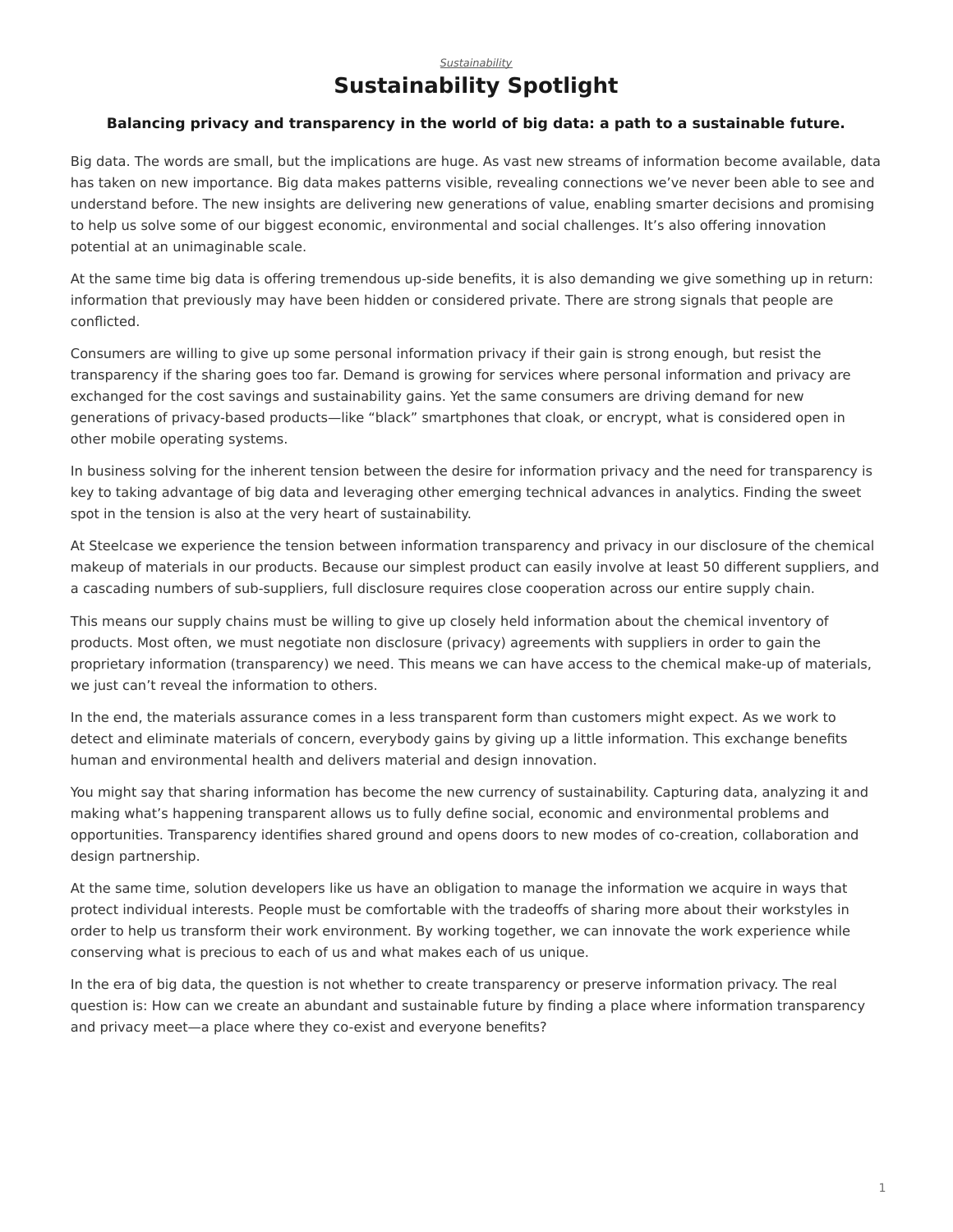

**[+About Steelcase](https://www.steelcase.com/discover/steelcase/our-company/)**

**[+Customer Care](#page-0-0)**

**[+Legal Notices](#page-0-0)**